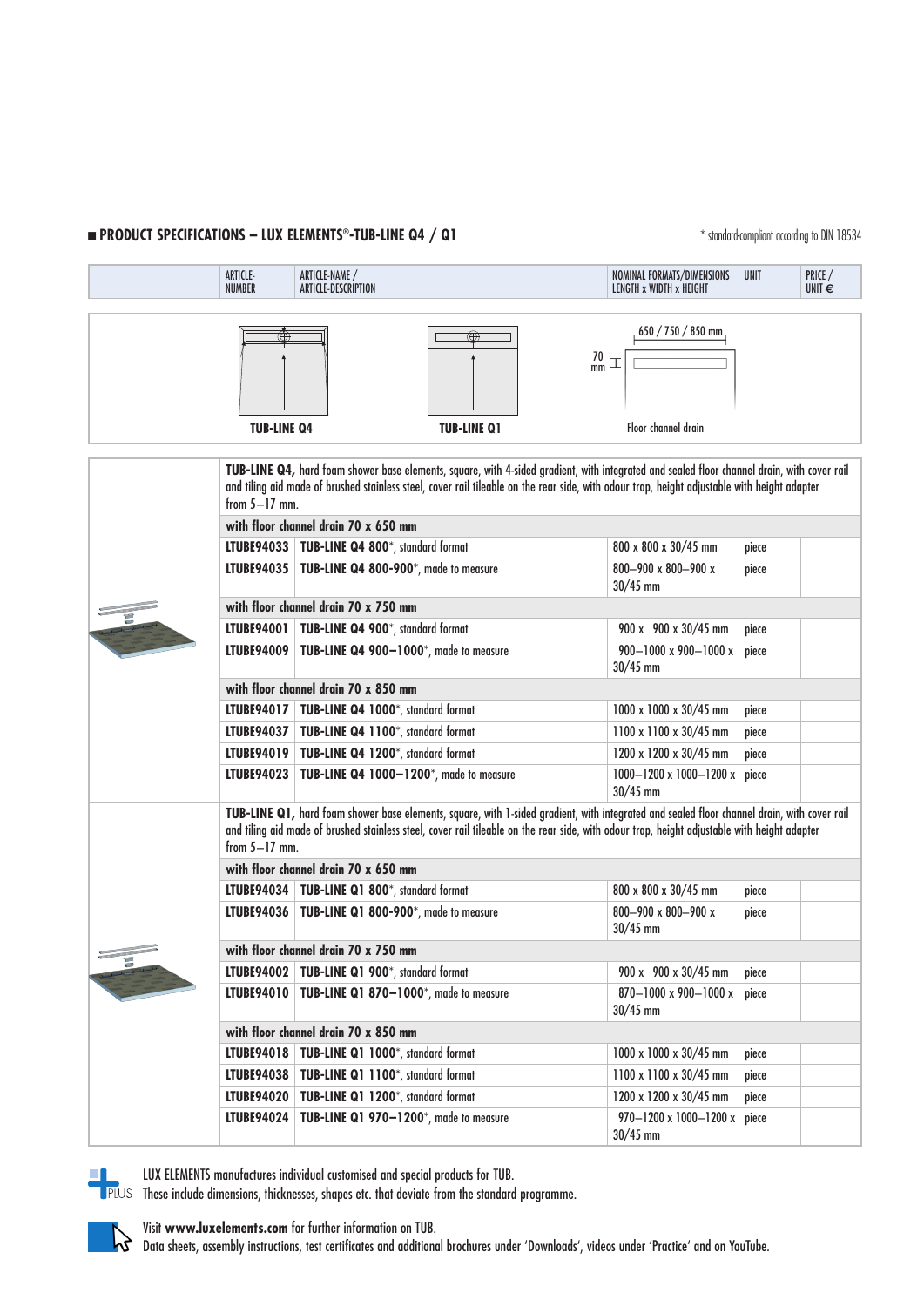## **n PRODUCT SPECIFICATIONS – LUX ELEMENTS®-TUB-LINE R4 and according to DIN 18534** to DIN 18534



|  | LIUBEY4U4 I                          | <b>TUB-LINE K4 TUUU/600</b> , standard format              | TUUU X 8UU X 3U/4 3 MM | piece |  |  |  |  |
|--|--------------------------------------|------------------------------------------------------------|------------------------|-------|--|--|--|--|
|  |                                      | LTUBE94043   TUB-LINE R4 1100/800*, standard format        | 1100 x 800 x 30/45 mm  | piece |  |  |  |  |
|  |                                      | <b>LTUBE94045</b>   TUB-LINE R4 1200/800*, standard format | 1200 x 800 x 30/45 mm  | piece |  |  |  |  |
|  | with floor channel drain 70 x 750 mm |                                                            |                        |       |  |  |  |  |
|  | LTUBE94047                           | TUB-LINE R4 1000/900*, standard format                     | 1000 x 900 x 30/45 mm  | piece |  |  |  |  |
|  | LTUBE94049                           | TUB-LINE R4 1100/900*, standard format                     | 1100 x 900 x 30/45 mm  | piece |  |  |  |  |
|  | LTUBE94003                           | TUB-LINE R4 1200/900*, standard format                     | 1200 x 900 x 30/45 mm  | piece |  |  |  |  |
|  | <b>LTUBE94051</b>                    | TUB-LINE R4 1300/900*, standard format                     | 1300 x 900 x 30/45 mm  | piece |  |  |  |  |
|  | LTUBE94005                           | TUB-LINE R4 1400/900*, standard format                     | 1400 x 900 x 30/45 mm  | piece |  |  |  |  |
|  | <b>LTUBE94053</b>                    | TUB-LINE R4 1500/900*, standard format                     | 1500 x 900 x 30/45 mm  | piece |  |  |  |  |
|  | LTUBE94007                           | TUB-LINE R4 1600/900*, standard format                     | 1600 x 900 x 30/45 mm  | piece |  |  |  |  |
|  | with floor channel drain 70 x 850 mm |                                                            |                        |       |  |  |  |  |
|  | <b>LTUBE94055</b>                    | TUB-LINE R4 1100/1000*, standard format                    | 1100 x 1000 x 30/45 mm | piece |  |  |  |  |
|  | LTUBE94021                           | TUB-LINE R4 1200/1000*, standard format                    | 1200 x 1000 x 30/45 mm | piece |  |  |  |  |
|  | <b>LTUBE94057</b>                    | TUB-LINE R4 1300/1000*, standard format                    | 1300 x 1000 x 30/45 mm | piece |  |  |  |  |
|  | LTUBE94059                           | TUB-LINE R4 1400/1000*, standard format                    | 1400 x 1000 x 30/45 mm | piece |  |  |  |  |
|  | <b>LTUBE94061</b>                    | TUB-LINE R4 1500/1000*, standard format                    | 1500 x 1000 x 30/45 mm | piece |  |  |  |  |
|  | LTUBE94063                           | TUB-LINE R4 1600/1000*, standard format                    | 1600 x 1000 x 30/45 mm | piece |  |  |  |  |
|  |                                      |                                                            |                        |       |  |  |  |  |



 $\gamma$ 

LUX ELEMENTS manufactures individual customised and special products for TUB. These include dimensions, thicknesses, shapes etc. that deviate from the standard programme.

Visit **www.luxelements.com** for further information on TUB.

Data sheets, assembly instructions, test certificates and additional brochures under 'Downloads', videos under 'Practice' and on YouTube.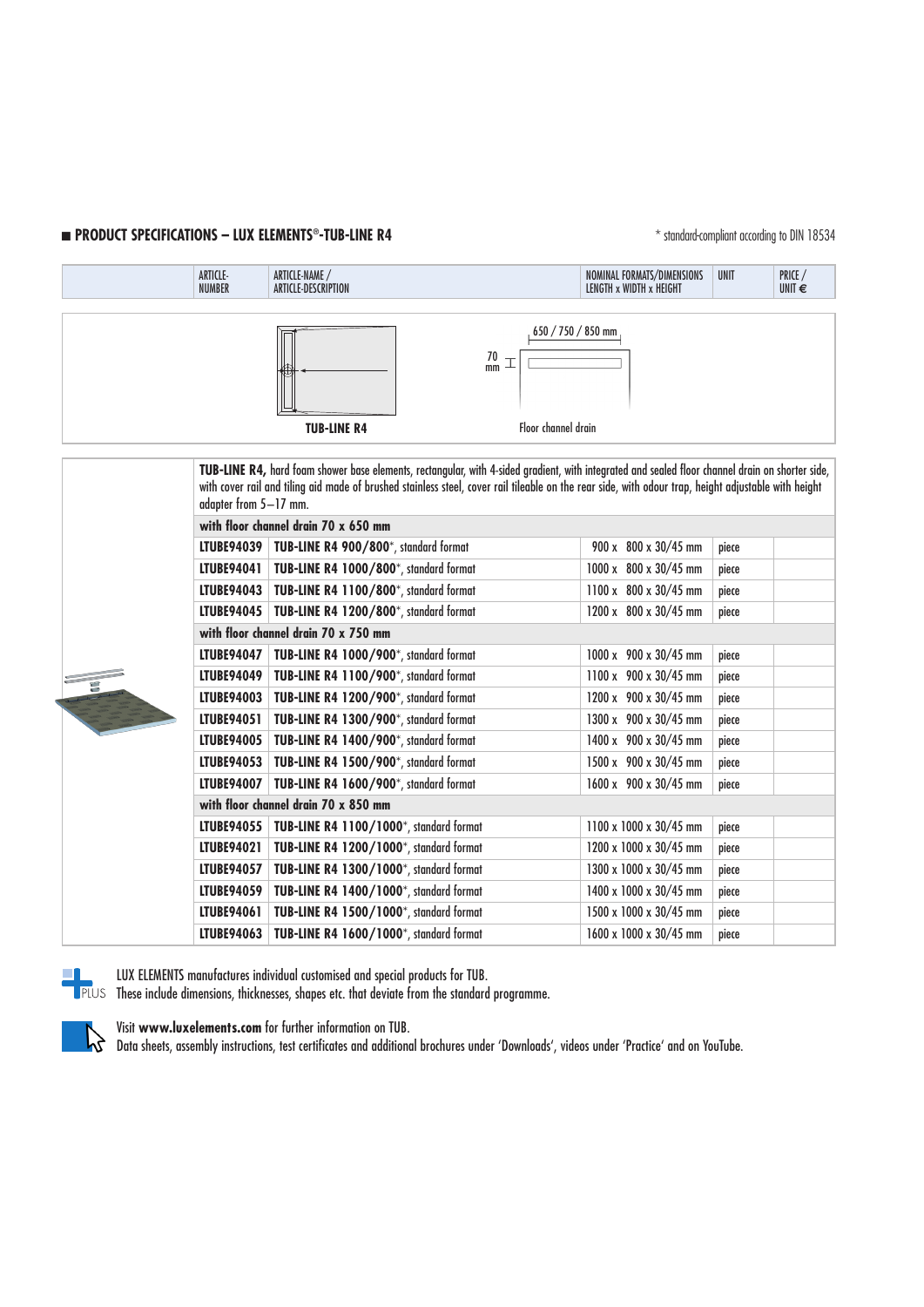## **n PRODUCT SPECIFICATIONS – LUX ELEMENTS<sup>®</sup>-TUB-LINE R4** \* \* standard-compliant according to DIN 18534

|  | ARTICLE-<br><b>NUMBER</b>                                                                                                                                                                                                                                                                                                         | ARTICLE-NAME /<br>ARTICLE-DESCRIPTION                         | NOMINAL FORMATS/DIMENSIONS<br>LENGTH x WIDTH x HEIGHT | <b>UNIT</b> | PRICE /<br>UNIT $\epsilon$ |  |  |  |
|--|-----------------------------------------------------------------------------------------------------------------------------------------------------------------------------------------------------------------------------------------------------------------------------------------------------------------------------------|---------------------------------------------------------------|-------------------------------------------------------|-------------|----------------------------|--|--|--|
|  |                                                                                                                                                                                                                                                                                                                                   |                                                               |                                                       |             |                            |  |  |  |
|  |                                                                                                                                                                                                                                                                                                                                   | $650 / 750 / 850$ mm<br>$\frac{70}{mm}$                       |                                                       |             |                            |  |  |  |
|  |                                                                                                                                                                                                                                                                                                                                   | <b>TUB-LINE R4</b><br>Floor channel drain                     |                                                       |             |                            |  |  |  |
|  |                                                                                                                                                                                                                                                                                                                                   |                                                               |                                                       |             |                            |  |  |  |
|  | TUB-LINE R4, hard foam shower base elements, rectangular, with 4-sided gradient, with integrated and sealed floor channel drain on shorter side,<br>with cover rail and tiling aid made of brushed stainless steel, cover rail tileable on the rear side, with odour trap, height adjustable with height<br>adapter from 5-17 mm. |                                                               |                                                       |             |                            |  |  |  |
|  | with floor channel drain 70 x 650 mm                                                                                                                                                                                                                                                                                              |                                                               |                                                       |             |                            |  |  |  |
|  |                                                                                                                                                                                                                                                                                                                                   | LTUBE94065   TUB-LINE R4 900-1200/800-900*, made to measure   | $900 - 1200 \times 800 - 900 \times$<br>$30/45$ mm    | piece       |                            |  |  |  |
|  | with floor channel drain 70 x 750 mm                                                                                                                                                                                                                                                                                              |                                                               |                                                       |             |                            |  |  |  |
|  | LTUBE94011                                                                                                                                                                                                                                                                                                                        | TUB-LINE R4 1000-1200/900-1000*, made to measure              | $1000 - 1200 \times 900 - 1000 \times$<br>$30/45$ mm  | piece       |                            |  |  |  |
|  |                                                                                                                                                                                                                                                                                                                                   | LTUBE94013   TUB-LINE R4 1200-1400/900-1000*, made to measure | $1200 - 1400 \times 900 - 1000 \times$<br>$30/45$ mm  | piece       |                            |  |  |  |
|  | <b>LTUBE94015</b>                                                                                                                                                                                                                                                                                                                 | TUB-LINE R4 1400-1600/900-1000*, made to measure              | $1400 - 1600 \times 900 - 1000 \times$<br>$30/45$ mm  | piece       |                            |  |  |  |
|  | with floor channel drain 70 x 850 mm                                                                                                                                                                                                                                                                                              |                                                               |                                                       |             |                            |  |  |  |
|  | <b>LTUBE94025</b>                                                                                                                                                                                                                                                                                                                 | TUB-LINE R4 1000-1200/1000-1100*, made to measure             | $1000 - 1200 \times 1000 - 1100 \times$<br>$30/45$ mm | piece       |                            |  |  |  |
|  | <b>LTUBE94067</b>                                                                                                                                                                                                                                                                                                                 | TUB-LINE R4 1200-1400/1000-1100*, made to measure             | 1200-1400 x 1000-1100 x<br>$30/45$ mm                 | piece       |                            |  |  |  |



LUX ELEMENTS manufactures individual customised and special products for TUB.

These include dimensions, thicknesses, shapes etc. that deviate from the standard programme.

 $30/45$  mm



Visit **www.luxelements.com** for further information on TUB.

Data sheets, assembly instructions, test certificates and additional brochures under 'Downloads', videos under 'Practice' and on YouTube.

**LTUBE94069 TUB-LINE R4 1400–1600/1000–1100**\*, made to measure 1400–1600 x 1000–1100 x piece<br>30/45 mm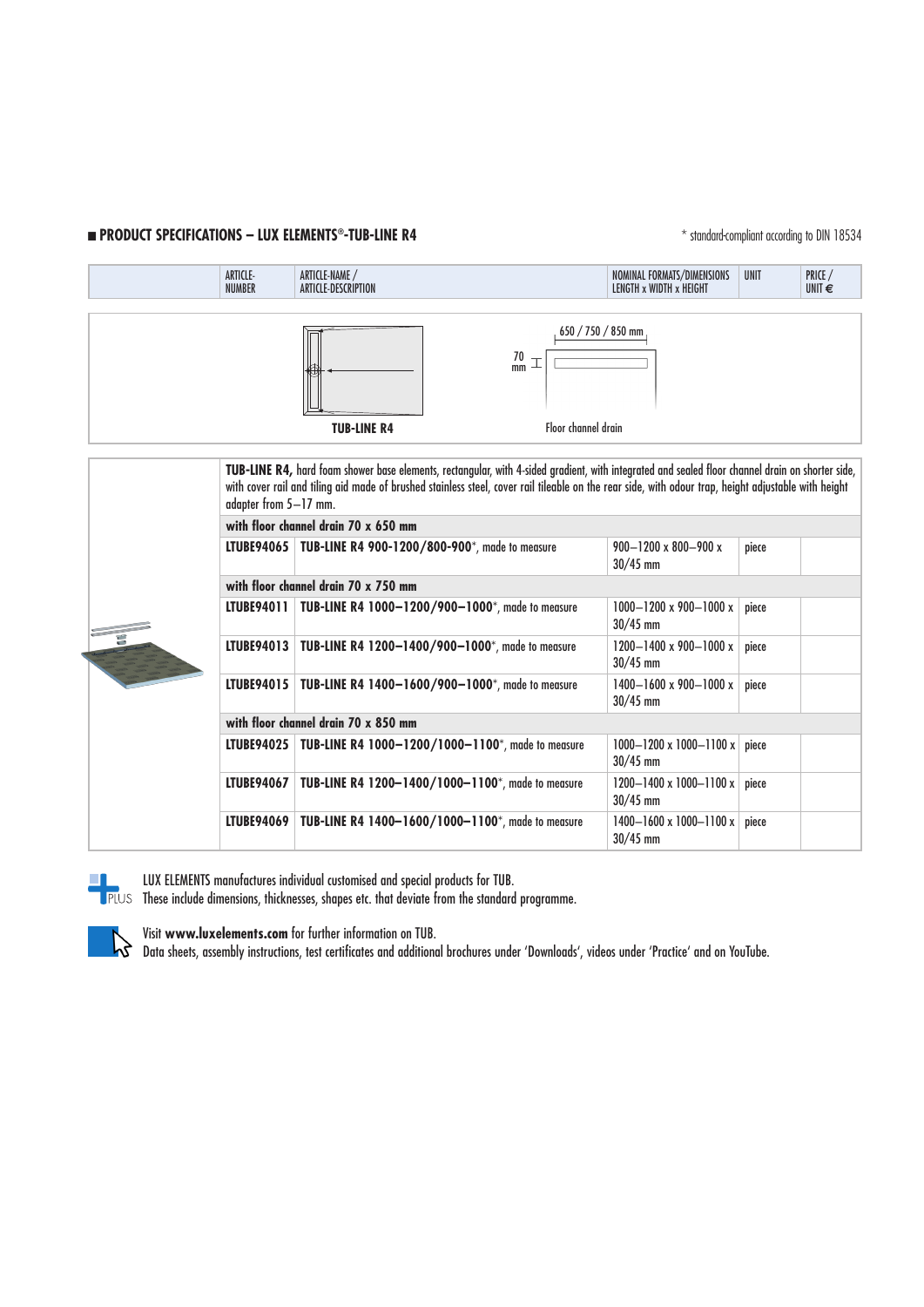## **n PRODUCT SPECIFICATIONS – LUX ELEMENTS®-TUB-LINE R1 and according to DIN 18534** to DIN 18534

|  |                   | <b>ARTICLE-</b><br><b>NUMBER</b>       | ARTICLE-NAME /<br>ARTICLE-DESCRIPTION               |                                                                                                                                                                                                                                                                                                          |                                   | NOMINAL FORMATS/DIMENSIONS<br>LENGTH x WIDTH x HEIGHT | <b>UNIT</b> | PRICE /<br>UNIT $\epsilon$ |  |
|--|-------------------|----------------------------------------|-----------------------------------------------------|----------------------------------------------------------------------------------------------------------------------------------------------------------------------------------------------------------------------------------------------------------------------------------------------------------|-----------------------------------|-------------------------------------------------------|-------------|----------------------------|--|
|  |                   |                                        |                                                     |                                                                                                                                                                                                                                                                                                          |                                   |                                                       |             |                            |  |
|  |                   |                                        |                                                     | $\frac{70}{mm}$                                                                                                                                                                                                                                                                                          | $650 / 750 / 850$ mm              |                                                       |             |                            |  |
|  |                   |                                        | <b>TUB-LINE R1</b>                                  |                                                                                                                                                                                                                                                                                                          | Floor channel drain               |                                                       |             |                            |  |
|  |                   |                                        |                                                     |                                                                                                                                                                                                                                                                                                          |                                   |                                                       |             |                            |  |
|  |                   | adapter from 5-17 mm.                  |                                                     | TUB-LINE R1, hard foam shower base elements, rectangular, with 1-sided gradient, with integrated and sealed floor channel drain on shorter side,<br>with cover rail and tiling aid made of brushed stainless steel, cover rail tileable on the rear side, with odour trap, height adjustable with height |                                   |                                                       |             |                            |  |
|  |                   | with floor channel drain 70 x 650 mm   |                                                     |                                                                                                                                                                                                                                                                                                          |                                   |                                                       |             |                            |  |
|  |                   | <b>LTUBE94040</b>                      | TUB-LINE R1 900/800*, standard format               |                                                                                                                                                                                                                                                                                                          |                                   | $900 \times 800 \times 30/45$ mm                      | piece       |                            |  |
|  |                   |                                        | LTUBE94042   TUB-LINE R1 1000/800*, standard format |                                                                                                                                                                                                                                                                                                          |                                   | 1000 x 800 x 30/45 mm                                 | piece       |                            |  |
|  |                   | LTUBE94044                             | TUB-LINE R1 1100/800*, standard format              |                                                                                                                                                                                                                                                                                                          |                                   | 1100 x 800 x 30/45 mm                                 | piece       |                            |  |
|  |                   | LTUBE94046                             | TUB-LINE R1 1200/800*, standard format              |                                                                                                                                                                                                                                                                                                          |                                   | $1200 \times 800 \times 30/45$ mm                     | piece       |                            |  |
|  |                   |                                        | with floor channel drain 70 x 750 mm                |                                                                                                                                                                                                                                                                                                          |                                   |                                                       |             |                            |  |
|  |                   | <b>LTUBE94048</b>                      | TUB-LINE R1 1000/900*, standard format              |                                                                                                                                                                                                                                                                                                          |                                   | 1000 x 900 x 30/45 mm                                 | piece       |                            |  |
|  | <b>LTUBE94050</b> | TUB-LINE R1 1100/900*, standard format |                                                     |                                                                                                                                                                                                                                                                                                          | $1100 \times 900 \times 30/45$ mm | piece                                                 |             |                            |  |
|  |                   | <b>LTUBE94004</b>                      | TUB-LINE R1 1200/900*, standard format              |                                                                                                                                                                                                                                                                                                          |                                   | $1200 \times 900 \times 30/45$ mm                     | piece       |                            |  |
|  |                   | <b>LTUBE94052</b>                      | TUB-LINE R1 1300/900*, standard format              |                                                                                                                                                                                                                                                                                                          |                                   | 1300 x 900 x 30/45 mm                                 | piece       |                            |  |
|  |                   | <b>LTUBE94006</b>                      | TUB-LINE R1 1400/900*, standard format              |                                                                                                                                                                                                                                                                                                          |                                   | 1400 x 900 x 30/45 mm                                 | piece       |                            |  |
|  |                   | <b>LTUBE94054</b>                      | TUB-LINE R1 1500/900*, standard format              |                                                                                                                                                                                                                                                                                                          |                                   | 1500 x 900 x 30/45 mm                                 | piece       |                            |  |
|  | LTUBE94008        | TUB-LINE R1 1600/900*, standard format |                                                     |                                                                                                                                                                                                                                                                                                          | 1600 x 900 x 30/45 mm             | piece                                                 |             |                            |  |
|  |                   |                                        |                                                     |                                                                                                                                                                                                                                                                                                          |                                   |                                                       |             |                            |  |





 $\mathbf{b}$ 

LUX ELEMENTS manufactures individual customised and special products for TUB. These include dimensions, thicknesses, shapes etc. that deviate from the standard programme.

Visit **www.luxelements.com** for further information on TUB.

Data sheets, assembly instructions, test certificates and additional brochures under 'Downloads', videos under 'Practice' and on YouTube.